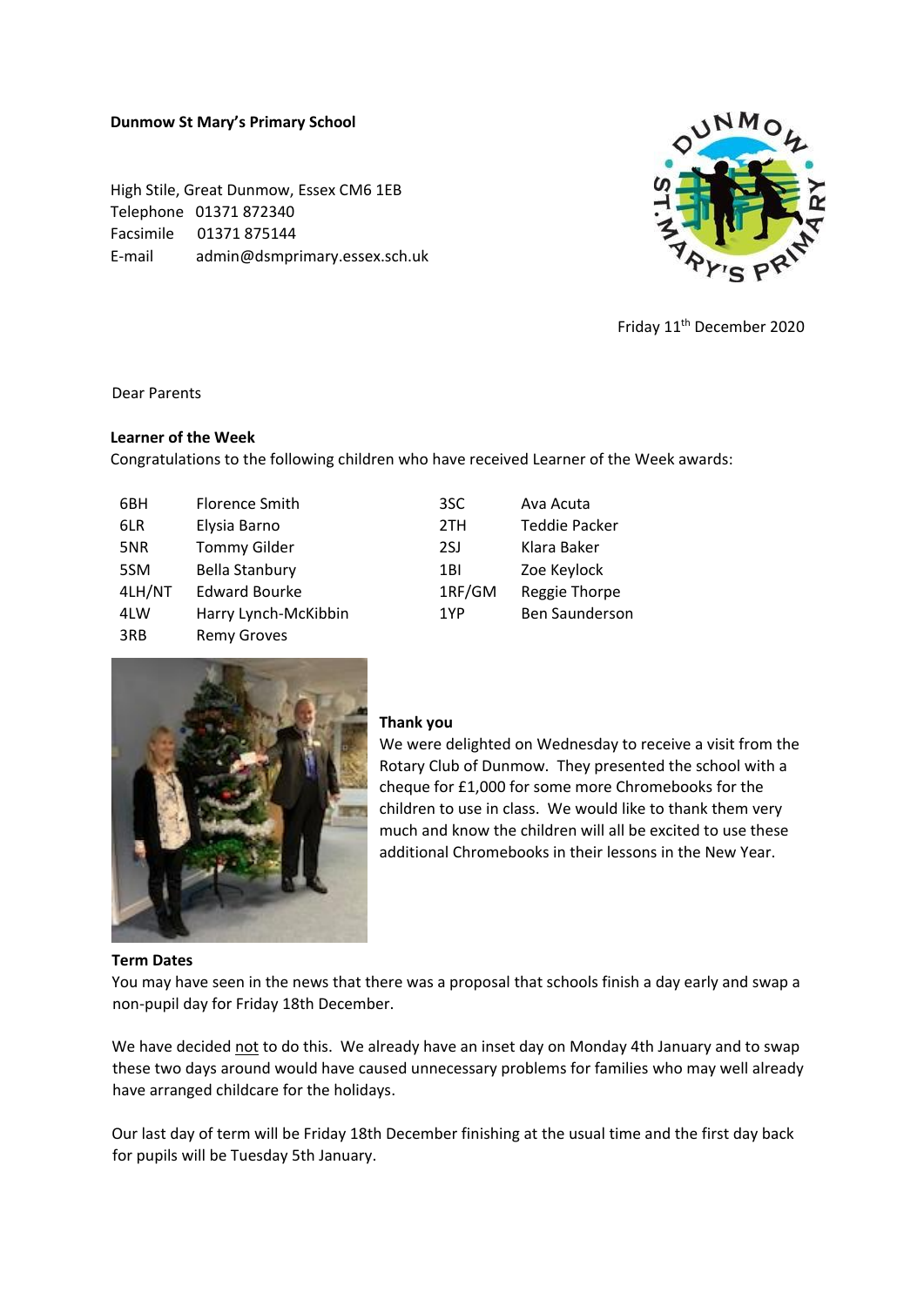# **Class Christmas parties**

At the end of next week the children will be having their class Christmas parties which will also double up as the December birthday celebrations (for Year 5 this will be the September to December birthdays).

Year 3 will have their party on Thursday with all other year groups having theirs on Friday afternoon. There is no need for parents to send in food items as the PTA have generously donated money so that teachers will be able to buy food for these.

Please note that on Friday all children are permitted to come in non-uniform. Please bear in mind that they will still be playing outside and running around so sensible shoes must be worn.



#### **Award**

We recently told you that the school had been nominated for an award for "going above and beyond by looking after the children of key workers and providing tasks for home schooling during lockdown". This week the Mayor was very pleased to be able to present Mrs Griffiths with the award.

# **Reverse Advent Calendar**

Thank you to everyone who has sent in donations for the foodbank's Reverse Advent Calendar. We will be taking these to Braintree early next week so the last day for any donations is Monday 14th December (mash potato).

# **Santa Dash**

On Wednesday afternoon every pupil in the school took part in a Santa dash around the school field. All year bubbles had their separate Santa dash race dressed in their Christmas accessories. YR/Y1/Y2 ran 500m, Y3/Y4 ran 1000m and Y5/Y6 ran 1500m. Everybody completed the distances and collected a sticker on the finish line. Well done everyone!

# **School Uniform**

Please be reminded that leather jackets and boots are not school uniform. Children should have a proper winter coat and formal school shoes with them.

# **Gifts for Teachers**

Parents are starting to ask if it is acceptable to bring in things for teachers. Please do not feel under any pressure to do this. However, if you would like to send something in then the children can take them into the classrooms. If this could be before the last day of term then the staff can quarantine them for a while before taking them home.

# **Car engines**

Since the weather has turned colder, we have had several phone calls from residents who have reported cars outside their properties with the engines running for up to half an hour. They have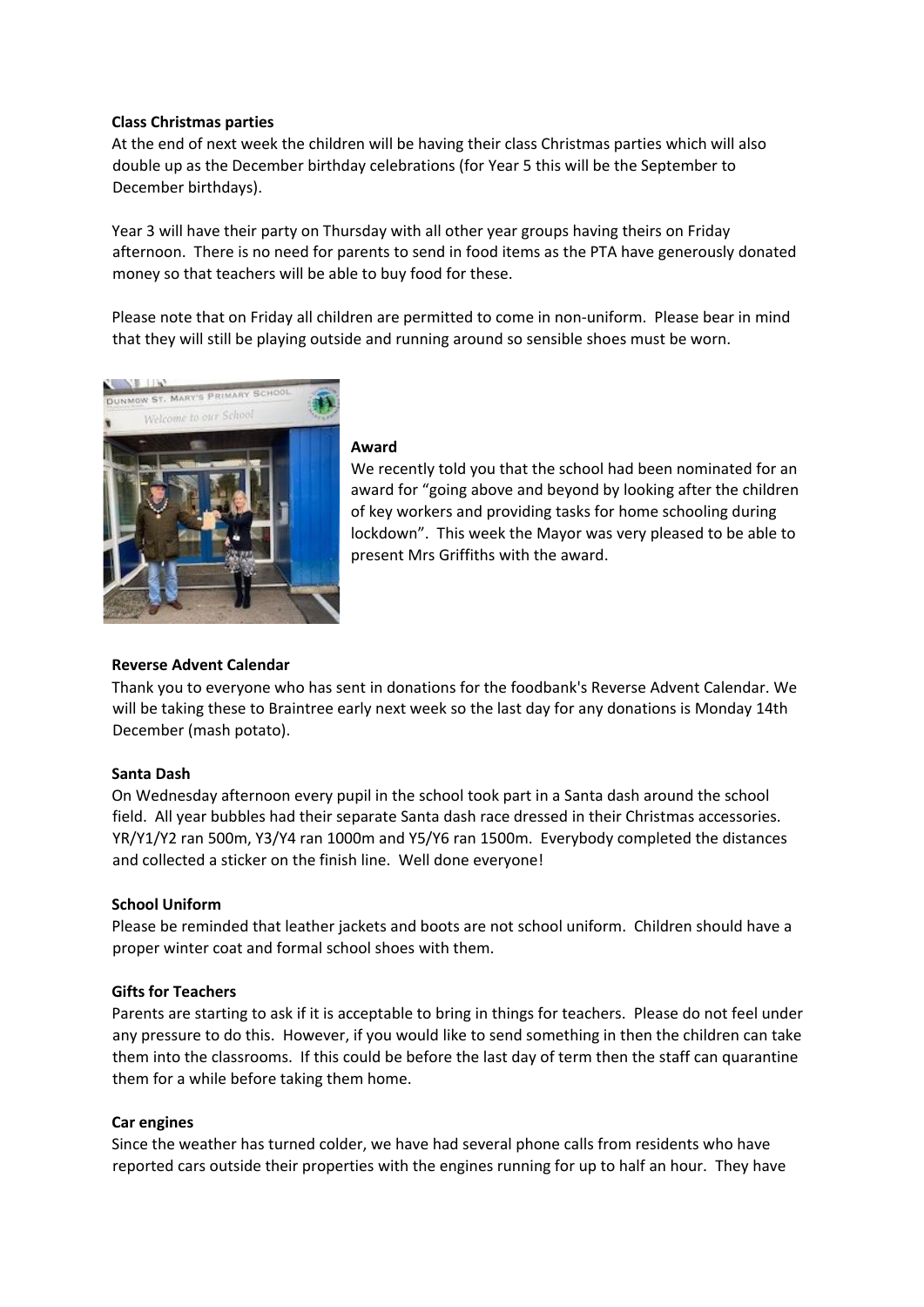had concerns about the environment and pollution. Colchester Borough Council have produced the very simple attached infographic, explaining that cars can stay warm by just keeping the ignition on and not the engine, without blowing out any exhaust fumes.



# **Holiday Hunger and Physical Activity**

As you are aware, the situation around food insecurity is under the spotlight at the moment both in the media and within our communities. Essex County Council is supporting Active Essex in its expansion of their holiday hunger programme. They provide physical activity and a nutritious meal as well as food hampers to take home for the family. If you feel your children would benefit from attending a session you must book a place directly with them. The details are below and places are aimed at children in receipt of free school meals or at risk of food insecurity over the festive season.

| Booking is essential, please use booking link or email below:      |
|--------------------------------------------------------------------|
|                                                                    |
| http://www.essexboysandgirlsclubs.org/christmas-activity-sessions/ |
|                                                                    |
| http://www.essexboysandgirlsclubs.org/christmas-activity-sessions/ |
| https://www.changinglivescommunityservices.com/events/christmas-   |
|                                                                    |
|                                                                    |

To see the full range of Christmas holiday activities please check our community noticeboard on the website<https://dsmprimary.essex.sch.uk/parents/community-noticeboard/>

#### **Funeral**

A local resident has made us aware that a funeral procession will be passing through High Stile on Monday afternoon and have asked us to advise parents so that the road can be kept as clear as possible. If you are able to walk or park elsewhere they would be very grateful.

#### **Google Classroom**

Over the course of the next week we will be resetting all the children's passwords to the ones you were originally given on the slip your child brought home. If you/your child is unsure as to what the password is, please contact the class teacher via the class email.